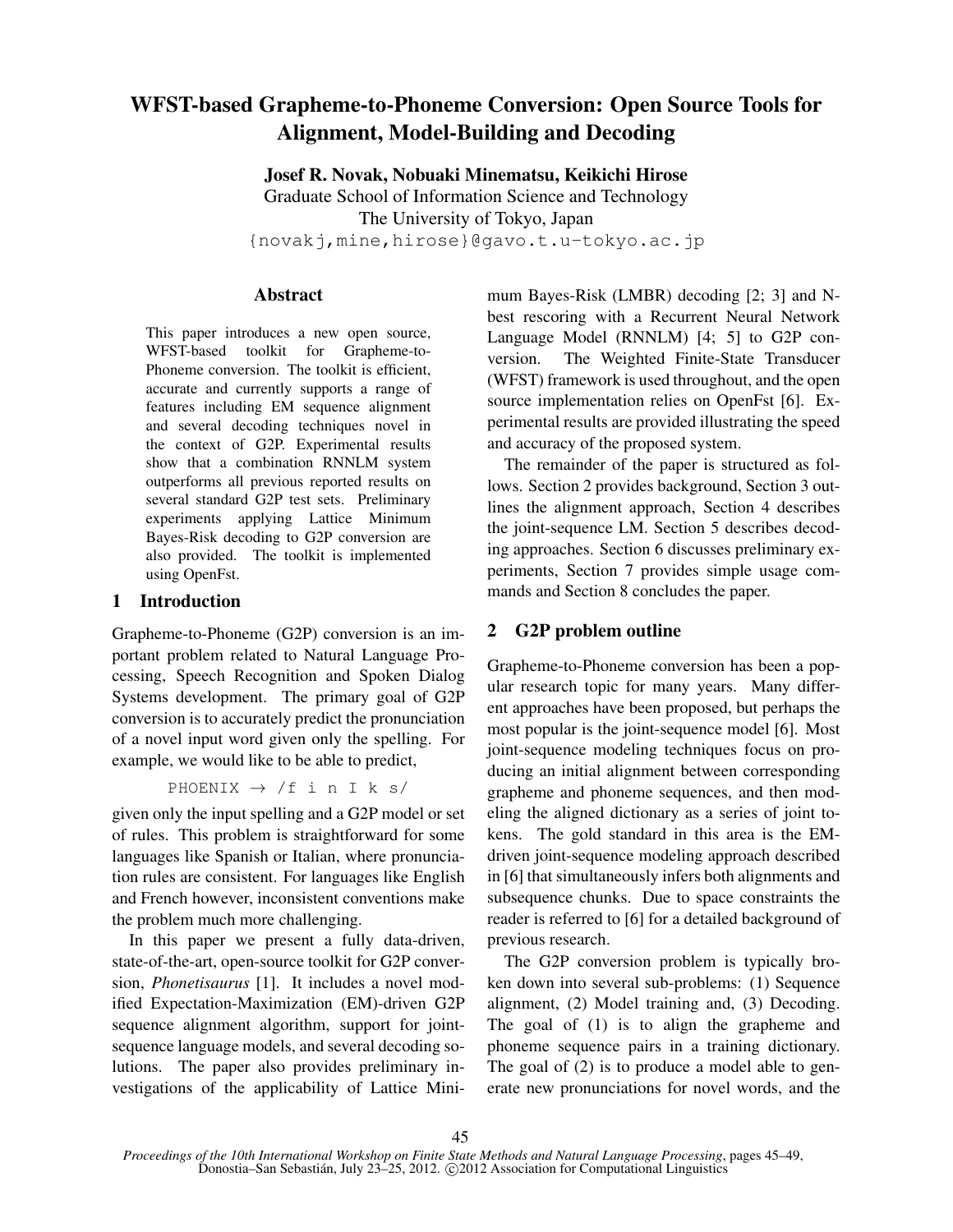goal of (3) is to find the most likely pronunciation given the model.

# 3 Alignment

The proposed toolkit implements a modified WFSTbased version of the EM-driven multiple-to-multiple alignment algorithm proposed in [7] and elaborated in [8]. This algorithm is capable of learning natural G-P relationships like igh→/AY/ which were not possible with previous 1-to-1 algorithms like [9].

The proposed alignment algorithm includes three modifications to [7]: (1) A constraint is imposed such that only m-to-one and one-to-m arcs are considered during training. (2) During initialization a joint alignment lattice is constructed for each input entry, and any unconnected arcs are deleted. (3) All arcs, including deletions and insertions are initialized to and constrained to maintain a non-zero weight.

These minor modifications appear to result in a small but consistent improvement in terms of Word Accuracy (WA) on G2P tasks. The Expectation and Maximization steps for the EM training procedure are outlined in Algorithms 2, 3. The EM algorithm

| Algorithm 1: EM-driven M2One/One2M                        |  |  |  |
|-----------------------------------------------------------|--|--|--|
| <b>Input:</b> $x^T$ , $y^V$ , $mX$ , $mY$ , $dX$ , $dY$   |  |  |  |
| <b>Output:</b> $\gamma$ , AlignedLattices                 |  |  |  |
| <b>1 foreach</b> sequence pair $(x^T, y^V)$ do            |  |  |  |
| 2   InitFSA $(x^T, y^V, mX, mY, dX, dY)$                  |  |  |  |
| 3 foreach sequence pair $(x^T, y^V)$ do                   |  |  |  |
| 4   Expectation( $x^T$ , $y^V$ , $mX$ , $mY$ , $\gamma$ ) |  |  |  |
| 5 Maximization( $\gamma$ )                                |  |  |  |

is initialized by generating an alignment FSA for each dictionary entry, which encodes all valid G-P alignments, given max subsequence parameters supplied by the user. Any unconnected arcs are deleted and all remaining arcs are initialized with a non-zero weight. In Algorithm 2 lines 2-3 compute the forward and backward probabilities. Lines 4-8 compute the arc posteriors and update the current model. In Algorithm 3 lines 1-2 normalize the probability distribution. Lines 3-6 update the alignment lattice arc weights with the new model.



| <b>Algorithm 3:</b> Maximization step |                                                                               |  |  |  |
|---------------------------------------|-------------------------------------------------------------------------------|--|--|--|
|                                       | <b>Input:</b> $\gamma$ , total                                                |  |  |  |
|                                       | <b>Output:</b> AlignedLattices                                                |  |  |  |
|                                       | 1 foreach arc e in $E[\gamma]$ do                                             |  |  |  |
|                                       | $2 \mid \gamma_{new}[i[e]] \leftarrow w[e]/total; \gamma[i[e]] \leftarrow 0;$ |  |  |  |
|                                       | 3 foreach $FSA$ alignment lattice $F$ do                                      |  |  |  |
|                                       | <b>for<br/>each</b> state $q \in Q[F]$ do<br>4                                |  |  |  |
|                                       | <b>foreach</b> arc $e \in E[q]$ do<br>$5 \mid \cdot \mid$                     |  |  |  |
| $\overline{6}$                        | $  \t w[e] \leftarrow \gamma_{new}[i[e];$                                     |  |  |  |

# 4 Joint Sequence N-gram model

The pronunciation model implemented by the toolkit is a straightforward joint N-gram model. The training corpus is constructed by extracting the best alignment for each entry, e.g.:

 $a\}x$  b}b  $a\}$ @  $c\{k\}$ a}x b}b a} $\theta$  f}f t}t

The training procedure is then, (1) Convert aligned sequence pairs to sequences of aligned joint label pairs,  $(g_1:p_1, g_2:p_2, ..., g_n:p_n)$ ; (2) Train an N-gram model from (1); (3) Convert the N-gram model to a WFST. Step (3) may be performed with any language modeling toolkit. In this paper *mitlm* [11] is utilized.

# 5 Decoding

The proposed toolkit provides varying support for three different decoding schemes. The default decoder provided by the distribution simply extracts the shortest path through the phoneme lattice created via composition with the input word,

$$
H_{best} = ShortestPath(Project_o(w \circ M)) \quad (1)
$$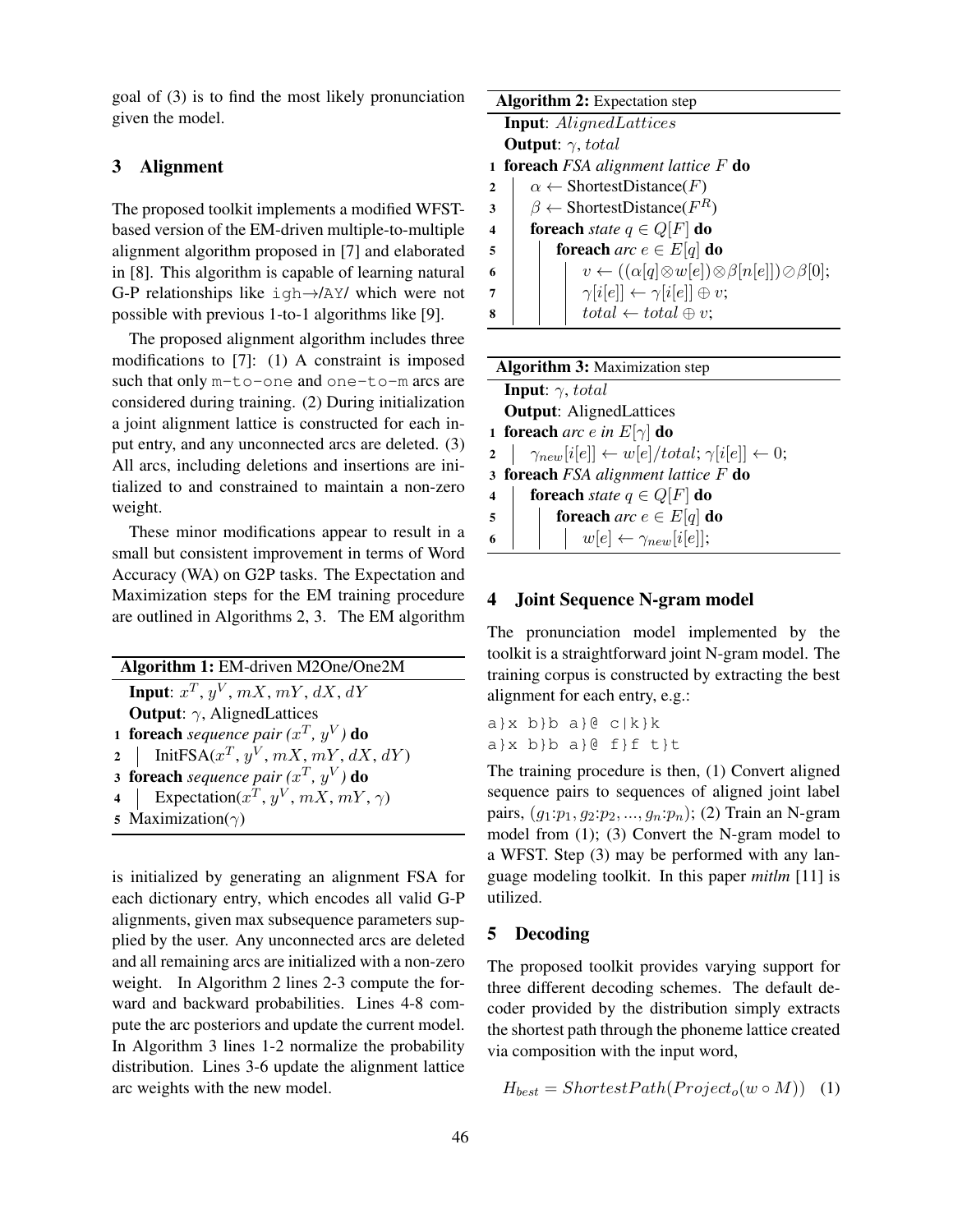where  $H_{best}$  refers to the lowest cost path,  $Project_o$ refers to projecting the output labels, w refers to the input word, M refers to the G2P model, and  $\circ$  indicates composition.

### 5.1 RNNLM N-best rescoring

Recurrent Neural Network Language Models have recently enjoyed a resurgence in popularity in the context of ASR applications [4]. In another recent publication we investigated the applicability of this approach to G2P conversion with joint sequence models by providing support for the rnnlm toolkit [5]. The training corpus for the G2P LM is a corpus of joint sequences, thus it can be used without modification to train a parallel RNNLM. Nbest reranking is then accomplished with the proposed toolkit by causing the decoder to output the N-best joint G-P sequences, and employing rnnlm to rerank the the N-best joint sequences,

$$
H_{Nbest} = NShortest Paths(w \circ M)
$$
  
\n
$$
H_{best} = Project_0(Rescore_{rnn}(H_{Nbest}))
$$
 (2)

In practice the rnnlm models require considerable tuning, and somewhat more time to train, but provide a consistent WA boost. For further details on algorithm as well as tuning for G2P see [4; 10].

# 5.2 Lattice Minimum Bayes-Risk decoding for G2P

In [2] the authors note that the aim of MBR decoding is to find the hypothesis that has the "least expected loss under the model". MBR decoding was successfully applied to Statistical Machine Translation (SMT) lattices in [2], and significantly improved in [3]. Noting the similarities between G2P conversion and SMT, we have begun work implementing an integrated LMBR decoder for the proposed toolkit.

Our approach closely follows that described in [3], and the algorithm implementation is summarized in Algorithm 4. The inputs are the full phoneme lattice that results from composing the input word with the G2P model and projecting output labels, an exponential scale factor  $\alpha$ , and N-gram precision factors  $\theta_{0-N}$ . The  $\theta_n$  are computed using a linear corpus BLEU [2] N-gram precision  $p$ , and a match ratio  $r$  using the following equations,  $\theta_0 = -1/T; \ \theta_n = 1/(N T p r^{n-1}).$  T is a constant

#### Algorithm 4: G2P Lattice MBR-Decode

```
Input: \mathcal{E} \leftarrow Project_0(w \circ M), \alpha, \theta_{0-n}1 ε ← ScaleLattice(\alpha \times \mathcal{E})
  2 \mathcal{N}_N \leftarrowExtractN-grams(\mathcal{E})3 for n \leftarrow 1 to N do<br>4 \Phi_n \leftarrow \text{MakeMa}4 \Phi_n \leftarrow \text{MakeMapper}(\mathcal{N}_n)<br>
5 \Psi_n^R \leftarrow \text{MakePathCounter}\mathfrak{s} \Psi_n^R \leftarrow \text{MakePathCounter}(\mathcal{N}_n)6 \big| \mathcal{U}_n \leftarrow Opt((\mathcal{E} \circ \Phi_n) \circ \Psi_n^R)7 \Omega_n = \Phi_n8 for state q \in Q[\Omega_n] do
  9 for \textit{arc } e \in E[q] do
10 \vert \vert \vert w[e] \leftarrow \theta_n \times \mathcal{U}(o[e])11 P \leftarrow Project_{input}(\mathcal{E}_{\theta_0} \circ \Omega_1)12 for n \leftarrow 2 to N do<br>
13 \downarrow P \leftarrow Project_{ir}\mathcal{P} \leftarrow Project_{input}(\mathcal{P} \circ \Omega_n)14 \mathcal{H}_{best} = ShortestPath(\mathcal{P})
```
which does not affect the MBR decision [2]. Line 1 applies  $\alpha$  to the raw lattice. In effect this controls how much we trust the raw lattice weights. After applying  $\alpha$ ,  $\mathcal E$  is normalized by pushing weights to the final state and removing any final weights. In line 2 all unique N-grams up to order  $N$  are extracted from the lattice. Lines 4-10 create, for each order, a context-dependency FST  $(\Phi_n)$  and a special path-posterior counting WFST  $(\Psi_n^R)$ , which are then used to compute N-gram posteriors  $(\mathcal{U}_n)$ , and finally to create a decoder WFST  $(\Omega_n)$ . The full MBR decoder is then computed by first making an unweighted copy of  $\mathcal E$ , applying  $\theta_0$  uniformly to all arcs, and iteratively composing and input-projecting with each  $\Omega_n$ . The MBR hypothesis is then the best path through the result  $P$ . See [2; 3] for further details.

# 6 Experimental results

Experimental evaluations were conducted utilizing three standard G2P test sets. These included replications of the NetTalk, CMUdict, and OALD English language dictionary evaluations described in detail in [6]. Results comparing various configuration of the proposed toolkit to the joint sequence model *Sequitur* [6] and an alternative discriminative training toolkit *direcTL+* [8] are described in Table 1. Here *m2m-P* indicates the proposed toolkit using the alignment algorithm from [7], *m2m-fst-P*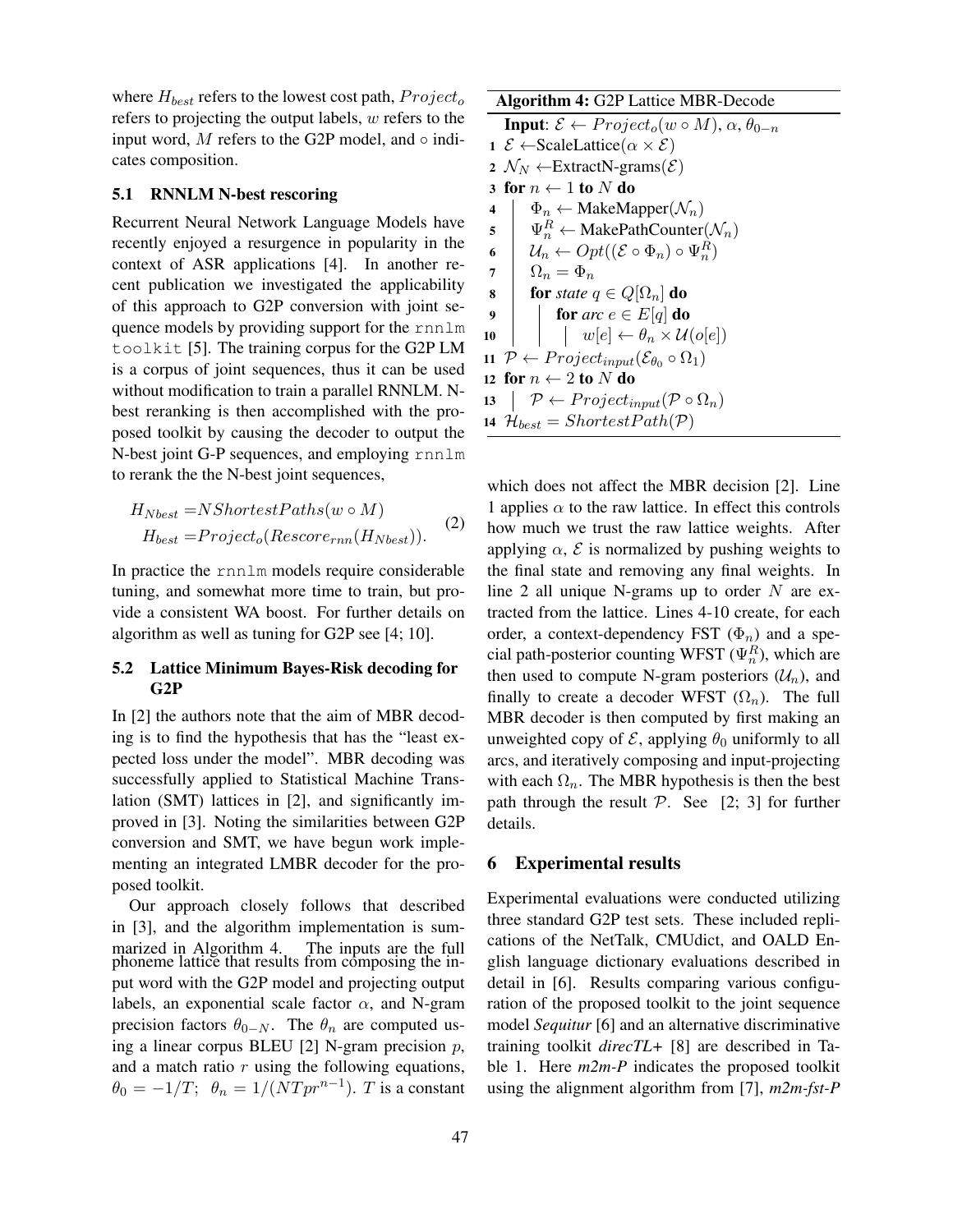| <b>System</b>           |        | NT15k CMUdict OALD |       |
|-------------------------|--------|--------------------|-------|
| Sequitur <sup>[6]</sup> | 66.20  | 75.47              | 82.51 |
| $directL + [8]$         | $\sim$ | 75.52              | 83.32 |
| $m2m-P$                 | 66.39  | 75.08              | 81.20 |
| $m2m$ -fst- $P$         | 66.41  | 75.25              | 81.86 |
| $rnnlm-P$               | 67.77  | 75.56              | 83.52 |

Table 1: Comparison of G2P WA $(\%)$  for previous systems and variations of the proposed toolkit.

indicates the alternative FST-based alignment algorithm, and *rnnlm-P* indicates the use of RNNLM Nbest reranking.

The results show that the improved alignment algorithm contributes a small but consistent improvement to WA, while RNNLM reranking contributes a further small but significant boost to WA which produces state-of-the-art results on all three test sets.

The WA gains are interesting, however a major plus point for the toolkit is speed. Table 2 compares training times for the proposed toolkit with previously reported results. The *m2m-fst-P* for system for

| <b>System</b>           | <b>NETtalk-15k CMUdict</b> |        |
|-------------------------|----------------------------|--------|
| Sequitur <sup>[6]</sup> | Hours                      | Days   |
| $directL + [8]$         | Hours                      | Days   |
| $m2m-P$                 | 2m56s                      | 21m58s |
| $m2m$ -fst- $P$         | 1m43s                      | 13m06s |
| $rmlm$ - $P$            | 20 <sub>m</sub>            | 2h     |

Table 2: Training times for the smallest (15k entries) and largest (112k entries) training sets.

CMUdict performs %0.27 worse than the state-ofthe-art, but requires just a tiny fraction of the training time. This turn-around time may be very important for rapid system development. Finally, Figure. 1 plots WA versus decoding time for *m2m-fst-P* on the largest test set, further illustrating the speed of the decoder, and the impact of using larger models.

Preliminary experiments with the LMBR decoder were also carried out using the smaller NT15k dataset. The  $\theta_n$  values were computed using p, r, and T from [2] while  $\alpha$  was tuned to 0.6. Results are described in Table 3. The system matched the basic WA for N=6, and achieved a small improvement in PA over *m2m-fst-P* (%91.80 versus %91.82). Tuning the loss function for the G2P task should improve performance.



Figure 1: Decoding speed vs. WA plot for various Ngram orders for the CMUdict 12k/112k test/train set. Times averaged over 5 run using ctime.

| NT15k N=1 N=2 N=3 N=4 N=5 N=6 |  |  |                                     |                                     |
|-------------------------------|--|--|-------------------------------------|-------------------------------------|
| WA 1                          |  |  | 28.88 65.48 66.03 66.41 66.37 66.50 |                                     |
| PA                            |  |  |                                     | 83.17 91.74 91.79 91.87 91.82 91.82 |

Table 3: LMBR decoding Word Accuracy (WA) and Phoneme Accuracy (PA) for order N=1-6.

#### 7 Toolkit distribution and usage

The preceding sections introduced various theoretical aspects of the toolkit as well as preliminary experimental results. The current section provides several introductory usage commands.

The toolkit is open source and released under the liberal BSD license. It is available for download from [1], which also includes detailed compilation instructions, tutorial information and additional examples. The examples that follow utilize the NETTalk dictionary.

### Align a dictionary:

\$ phonetisaurus-align --input=test.dic \ --ofile=test.corpus

#### Train a 7-gram model with mitlm:

\$ estimate-ngram -o 7 -t test.corpus \ -wl test.arpa

#### Convert the model to a WFSA

```
$ phonetisaurus-arpa2fst --input=test.arpa \
  --prefix=test
```
#### Apply the default decoder

```
$ phonetisaurus-g2p --model=test.fst \
   --input=abbreviate --nbest=3 --words
abbreviate 25.66 @ b r i v i e t
```